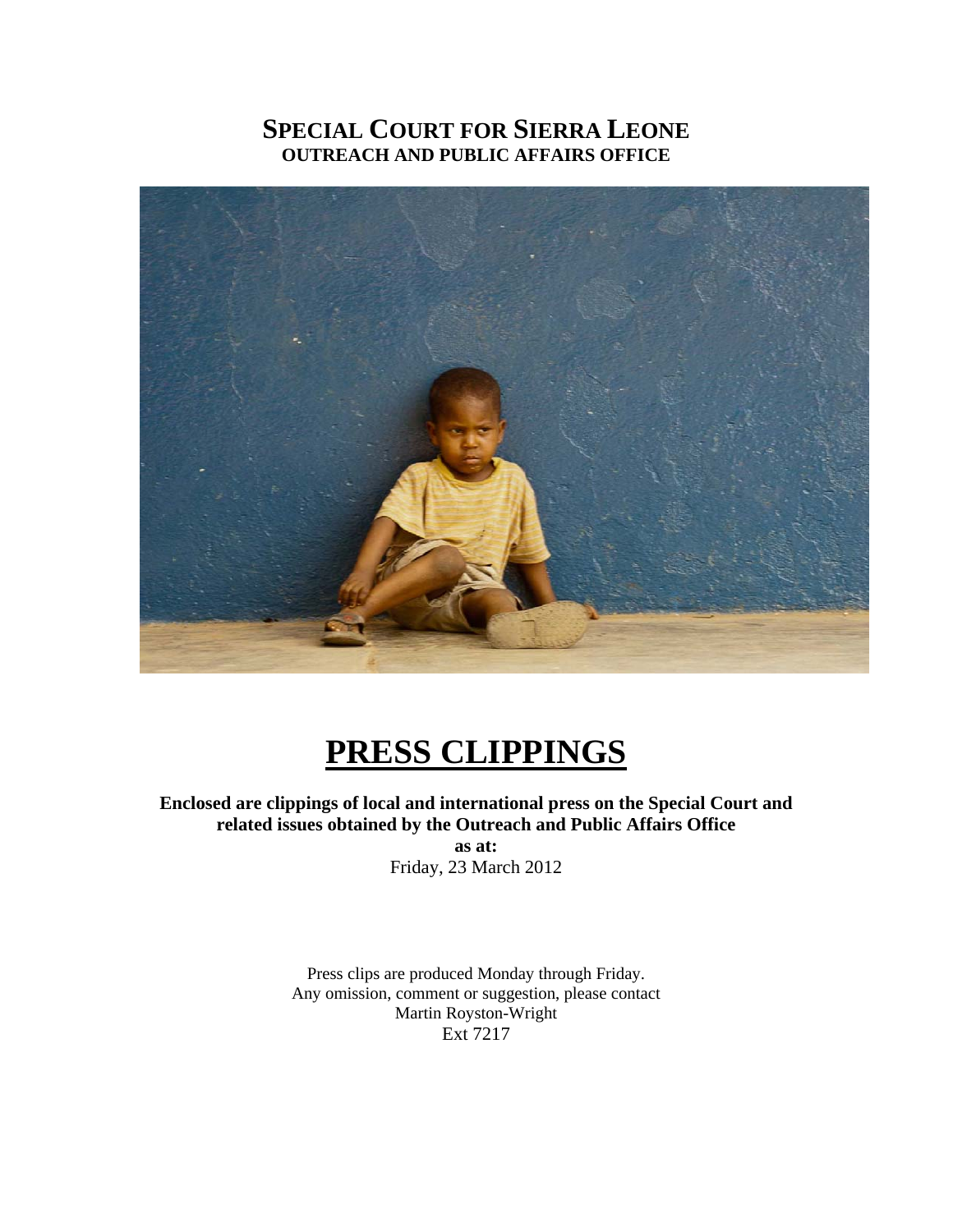| <b>International News</b>                                            |           |
|----------------------------------------------------------------------|-----------|
| Charles Taylor Will Be Set Free If / Heritage                        | Page 3    |
| Homes Destroyed in Cross-Border Attack on Liberia / Associated Press | Page 4    |
| Child Soldiers: A worldwide Scourge / Los Angeles Times              | Pages 5-6 |
| Mali: Coup Leaders Must Respect Rights / Human Rights Watch          | Pages 7-8 |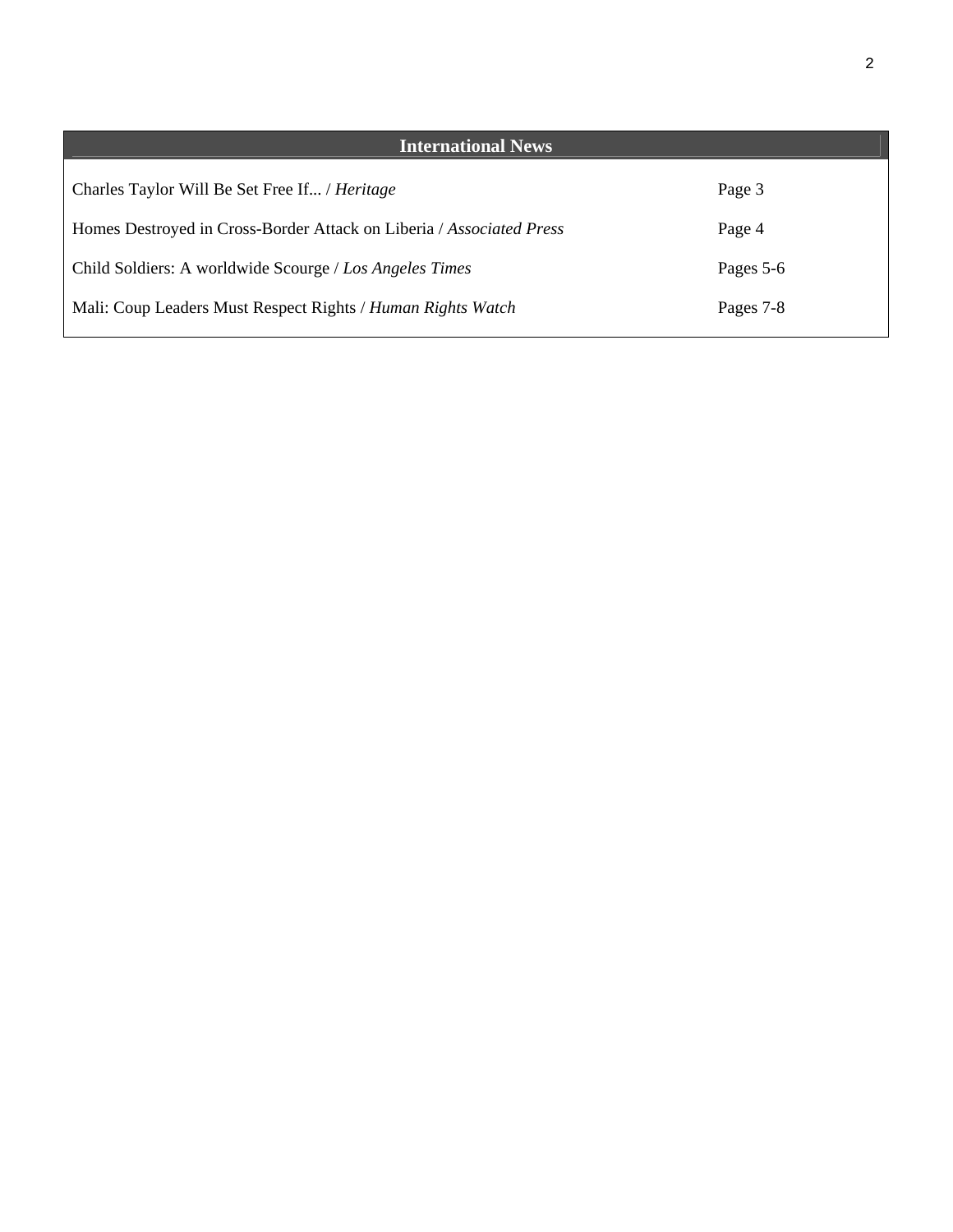Heritage (Liberia) Thursday, 22 March 2012 http://allafrica.com/stories/201203220968.html

#### **Charles Taylor Will Be Set Free If...**

#### By O. Testimony Zeongar

"If the issue of Mr. Charles G. Taylor is legal, Mr. Taylor is going to be a free man, but if it is political, then there will be some problems," these were the words of Mr. Sando Johnson, when he spoke on the Truth FM Breakfast Show in Monrovia on Wednesday, March 21, 2012. Mr. Johnson is the spokesman of the Taylor's family and also Senator of Bomi County.

He maintained that there will be some problems if the issue of Mr. Taylor's verdict is political rather than legal.

But he fell short of stating the problems he envisages with the Taylor's verdict if the verdict in his words is political.

However, the Bomi County senator indicated that all remaining constant, he was of the conviction that the former Liberian leader will be a free man.

According to him, Taylor's lawyers have done all that they could do, and they were now waiting to see which way the verdict would go, adding: "I am of the conviction that Mr. Taylor will be a free man, and he will one day come back to Liberia."

The assertions by the spokesman of Taylor's family followed announcement by the Trial Chamber II that judgment in the trial of the former Liberian President will take place on 26 April 2012.

According to a recent press release issued by the Special Court for Sierra Leone Outreach and Public Affairs, Freetown, Sierra Leone, the judgment will be delivered at 11:00 a.m. in a courtroom belonging to the Special Tribunal for Lebanon in The Hague, where the Taylor trial has been taking place.

Taylor was charged in an 11-count indictment alleging responsibility for war crimes, crimes against humanity, and other serious violations of international humanitarian law committed by rebel forces in Sierra Leone during the country's decade-long civil war. The former Liberian president has since pleaded not guilty to all of the charges.

| <b>Comments</b>       |                                                                                       | POST A COMMENT »                                                                                                                                                           |
|-----------------------|---------------------------------------------------------------------------------------|----------------------------------------------------------------------------------------------------------------------------------------------------------------------------|
| gloriaPUSA            |                                                                                       | Come on, what is the basis for printing this story? I mean this not news worthy at                                                                                         |
| Mar 22 2012, 09:36    |                                                                                       | all. It seems it is a PR stunt for Charles Taylor. People like Sando Johnson are in<br>denial the fact remains that Charles Taylor will be convicted and sentence to life. |
| <b>N</b> Report Abuse | Maybe Sando and others can visit Chales Taylor while he is incarcerated in the<br>UK. |                                                                                                                                                                            |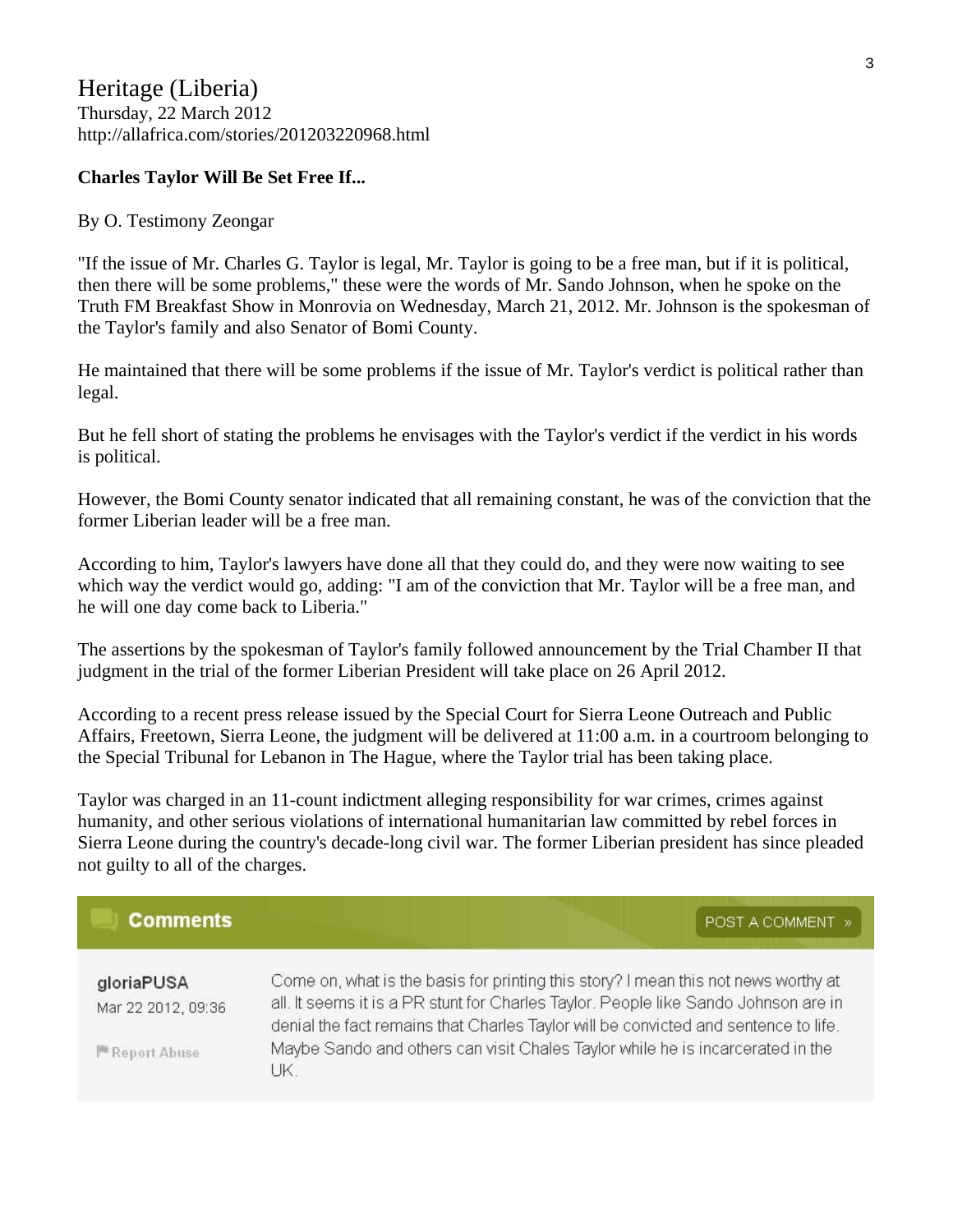## **Homes destroyed in cross-border attack on Liberia**

By Jonathan Paye-Layleh

MONROVIA, Liberia—Hundreds of men from Sierra Leone crossed the border into Liberia last week, destroying homes in an attack in a sensitive border area that straddles the two countries recovering from war, a regional official said Tuesday.

No deaths were reported, but at least five houses, two churches and two buildings used to store rice were destroyed when some 300 Sierra Leoneans crossed into the villages on the Liberian side in the country's northern Foya region last Thursday, said Eugene Fallah Kparkar, the Congressional representative from the region.

Both Sierra Leone and Liberia are recovering from horrific civil wars, and the Foya region in Lofa County is where the final round of Liberia's war started in 1999. Ex-President Charles Taylor, who is awaiting his verdict on crimes against humanity at The Hague, was accused of using the region to ferry fighters from Liberia into Sierra Leone to fuel that country's war.

Kparkar, who represents the area in Liberia's House of Representatives, told The Associated Press that the attack was apparently in retaliation for the death of a Sierra Leonean motorcyclist. The motorcyclist had apparently been beaten to death in Liberia, and then dumped on the Sierra Leone side, Kparkar said.

"The folks from Sierra Leone came in (great) numbers to the border towns, and in retaliation, decided to carry out this high-level vandalism," Kparkar said. "We need to see how best we can address the situation in a way that will not have a spillover effect in the region."

The incident was first reported Tuesday in the country's independent press, and was confirmed by officials. The New Dawn newspaper estimated the attackers to be "around 300."

The Sierra Leonean Ambassador to Liberia, Marie Jilo Barnett, told AP that her government has been informed. The embassy was awaiting an investigation into the incident before taking further action.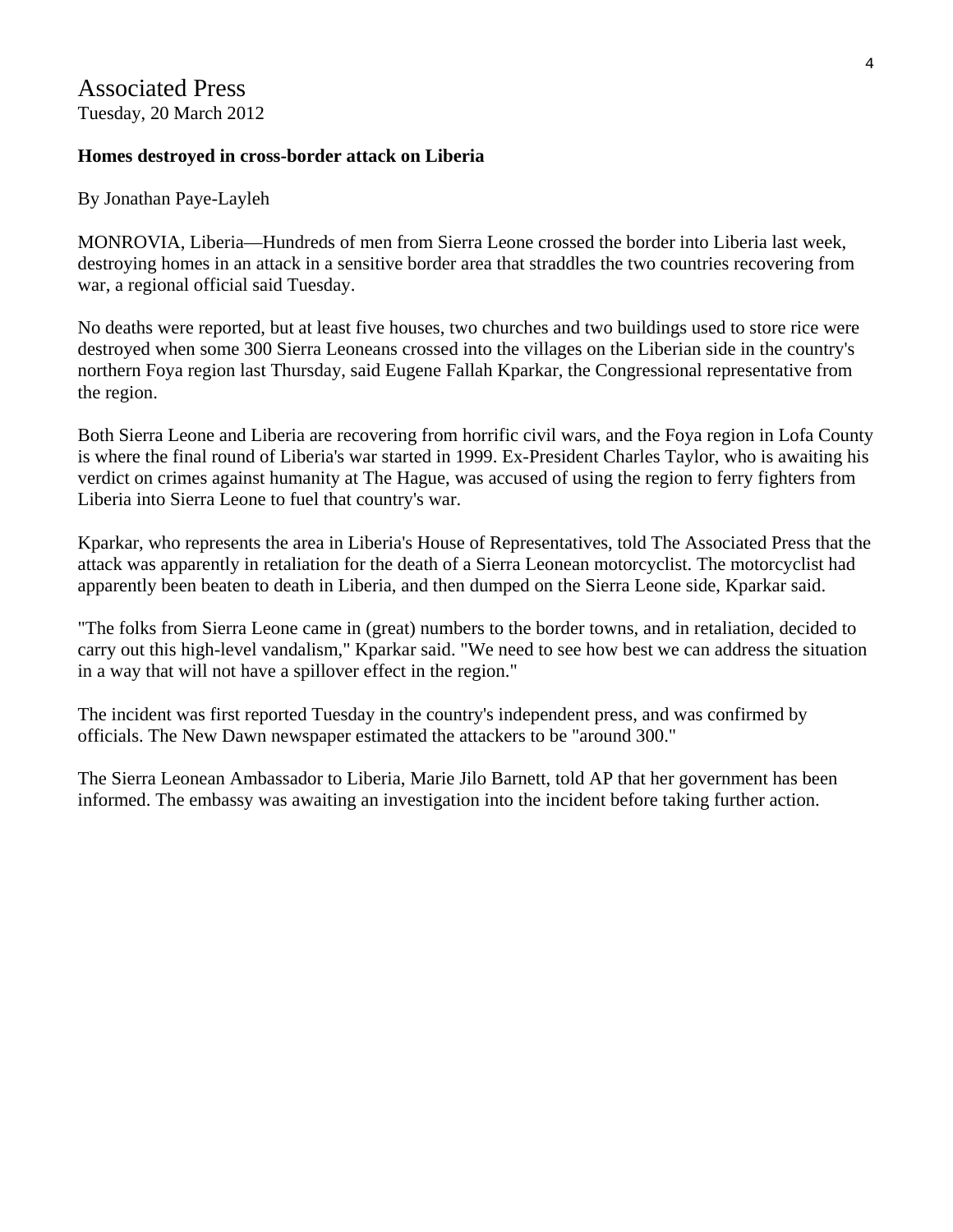# Los Angeles Times Wednesday, 22 March 2012 Opinion

### **Child soldiers: A worldwide scourge**

Joseph Kony, Thomas Lubanga and Charles Taylor are just the tip of the iceberg. The use of children as soldiers extends far beyond Africa.



From left to right: Joseph Kony, Charles Taylor and Thomas Lubanga could be regarded as the three most infamous child soldier recruiters in the world today. (Stuart Price / EPA; Jerry Lampen, Michael Kooren / AFP/Getty Images / March 22, 2012)

#### By Jo Becker

Last week in The Hague, the International Criminal Court, or ICC, found the Congolese warlord Thomas Lubanga guilty of recruiting and using child soldiers in the armed conflict in that country, sealing his fate as the court's first convicted war criminal.

At the same time, the viral video "Kony 2012"has seemingly achieved its goal of making Joseph Kony, another rebel commander facing an ICC arrest warrant, notorious for his alleged crimes, including the abduction of an estimated 30,000 children for hisLord's Resistance Army. Millions of people have viewed the video, with millions more learning about Kony, who is still at large, through mainstream media coverage of the campaign.

Kony, Lubanga and Charles Taylor could be regarded as the three most infamous child soldier recruiters in the world today. Taylor, the former president of Liberia, is awaiting a verdict from the Special Court for Sierra Leone on charges of recruiting child soldiers and other crimes.

Together, the three may bear responsibility for forcing tens of thousands of children into brutal and deadly wars.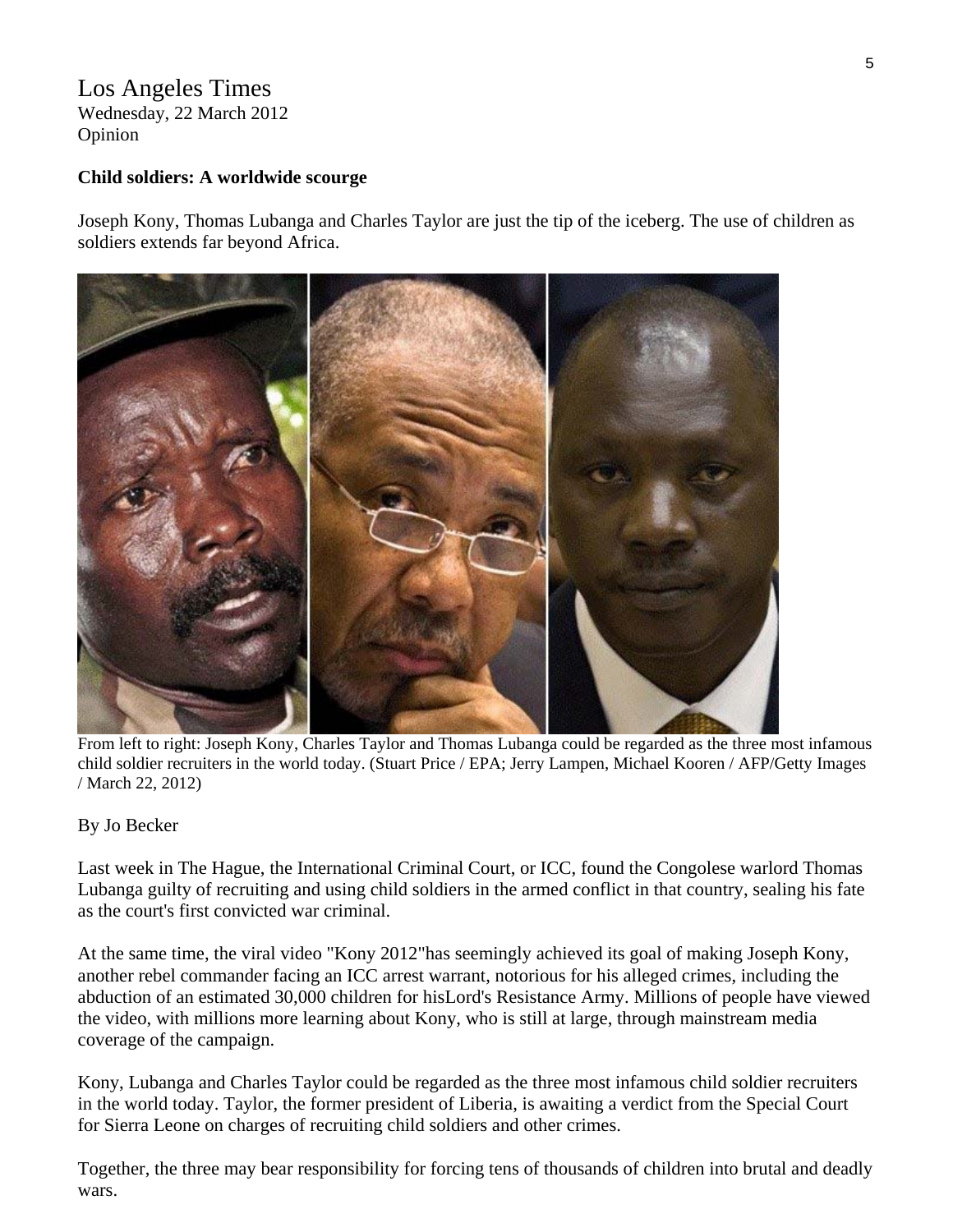But the use of child soldiers extends far beyond Central and West Africa. Today, child soldiers are fighting in at least 14 countries, including Colombia, Myanmar (also known as Burma) and Afghanistan. In most of these cases, there have been no arrest warrants, no trials and no convictions for those responsible.

The United Nations has identified more than a dozen "persistent perpetrators," governments and armed groups that are known to have used child soldiers in active conflict for more than 10 years. The Revolutionary Armed Forces of Colombia, or FARC, rebels in Colombia, for example, have recruited children as young as 7 and forced them into combat. They execute fighters who try to desert.

In some cases, military recruiters not only escape punishment but are rewarded for bringing children into their forces.

On the Thailand-Burma border, I interviewed boys who had escaped from Burma's army. Some were only 11 years old when recruiters threatened or coerced them into joining the army. They said that when they arrived at the recruitment center, the commanders not only turned a blind eye to the boys' young age but gave the recruiters cash and bags of rice.

The situation in a few countries is becoming notably worse. In Afghanistan, the Taliban has stepped up its use of children for suicide attacks. In Somalia, the Islamist armed group Shabab has increasingly targeted children for forced recruitment, often abducting children as young as 10 from their homes or schools.

Lubanga's conviction is a landmark. But more action is needed to address the problem globally.

At the national level, governments need to crack down on commanders who recruit children. Burma has prosecuted some low-level soldiers but no high-ranking officers. In the Democratic Republic of Congo, not only is Bosco Ntaganda, one of six wanted by the ICC for recruiting child soldiers, still at large, but he has been promoted to the rank of general in the national army.

Other governments may be complicit in the use of child soldiers by other countries. The United States, for example, continues to provide military assistance to governments using child soldiers in their national forces, including the Democratic Republic of Congo and Yemen, despite U.S. laws prohibiting such aid.

Lubanga and Taylor are facing real consequences for their use of child soldiers. Kony, if apprehended, could also face decades in prison.

But the scourge of child soldiers reaches around the globe. To end the use of child soldiers, we can't stop with these three.

*Jo Becker is the children's rights advocacy director for Human Rights Watch. She has investigated the recruitment and use of child soldiers in Uganda, Burma, Sri Lanka, India and Nepal.*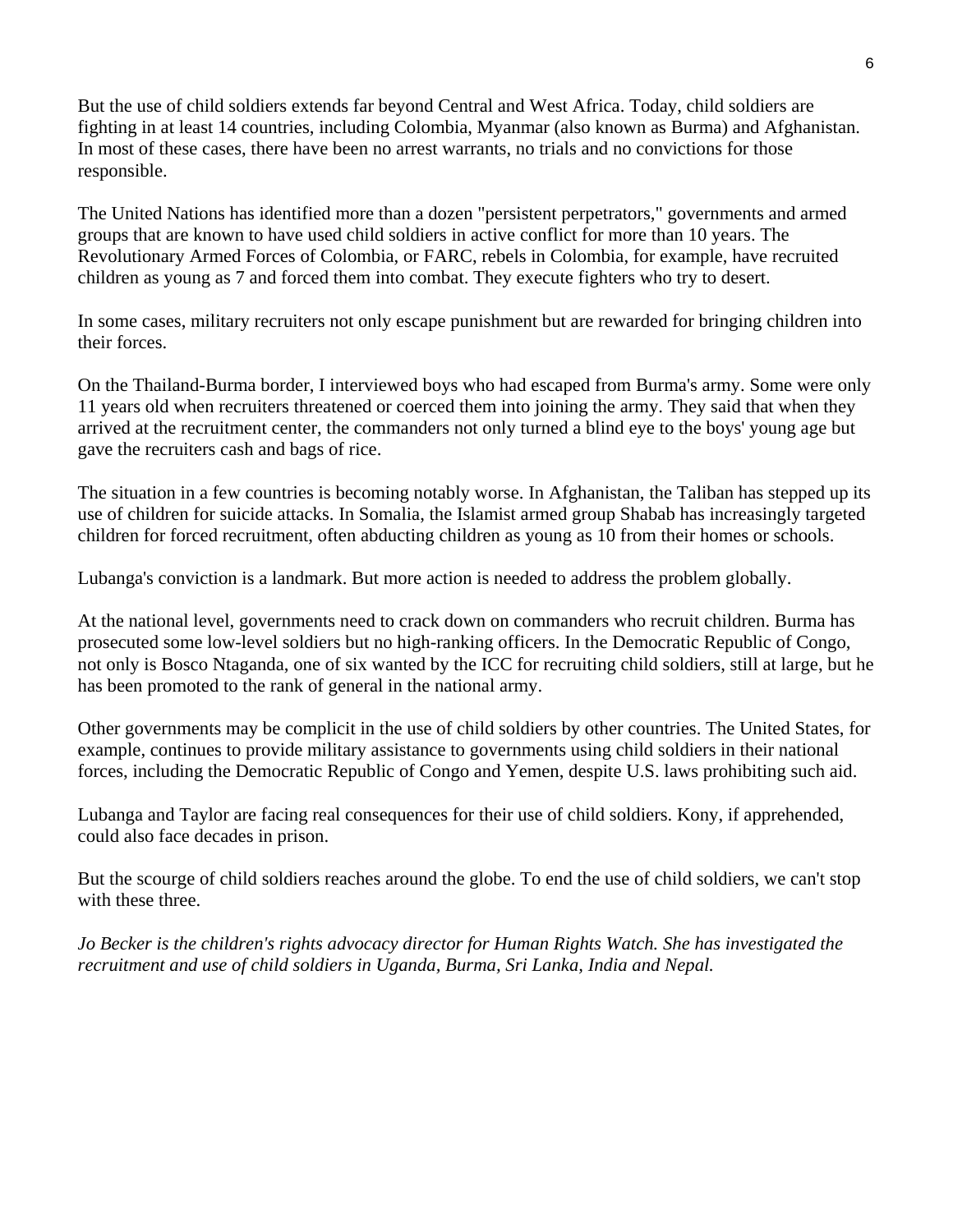# Human Rights Watch

Friday, 23 March 2012 Press Release

#### **Mali: Coup Leaders Must Respect Rights**

Treatment of Minorities a Source of Special Concern



 Malian soldiers and security forces gather at the offices of the state radio and television broadcaster after announcing a coup d'etat in the capital Bamako.

*The political and social upheaval created by the coup must not lead to a vacuum in the protection of basic rights. The military officers who took over Mali's government must not only maintain discipline within the security forces, but should also ensure that the human rights of all Malians are respected. Corinne Dufka, senior Africa researcher at Human Rights Watch.* 

(Nairobi) – Military officers responsible for a coup in Mali should restore basic human rights protections, ensure the humane treatment of everyone in custody, and protect the lives and property of all Malians, Human Rights Watch said today. The security of the ethnic Tuareg, Arab populations, and other minorities is of particular concern.

On March 21, 2012, young military officers protesting the government's handling of a Tuareg-led rebellion staged a coup against President Amadou Toumani Touré. After taking over the state television and radio station, a spokesman for the officers announced the suspension of the constitution and "all institutions," as well as the closure of all borders and the main airport in the capital, Bamako, and imposed a nationwide curfew. Since the outbreak of armed conflict in northern Mali in mid-January 2012, some 200,000 Malians have fled their homes, most to neighboring Algeria, Burkina Faso, and Niger.

"The political and social upheaval created by the coup must not lead to a vacuum in the protection of basic rights," said Corinne Dufka, senior Africa researcher at Human Rights Watch. "The military officers who took over Mali's government must not only maintain discipline within the security forces, but should also ensure that the human rights of all Malians are respected."

The coup leaders of the self-proclaimed National Committee for the Reestablishment of Democracy and the Restoration of the State (CNRDR) said they had overthrown the government because of the inadequate support for the army in its military operations against the rebellion by the separatist Tuareg National Movement for the Liberation of Azawad (MNLA), which seeks autonomy for the north they call Azawad. Since the outbreak of fighting, the Malian army has lost several major military bases, most recently the strategic base of Amachach, near Tessalit. On January 24, the rebels overran the Aguelhoc military base, allegedly summarily executing at least 70 Malian soldiers.

 <sup>© 2012</sup> Reuters